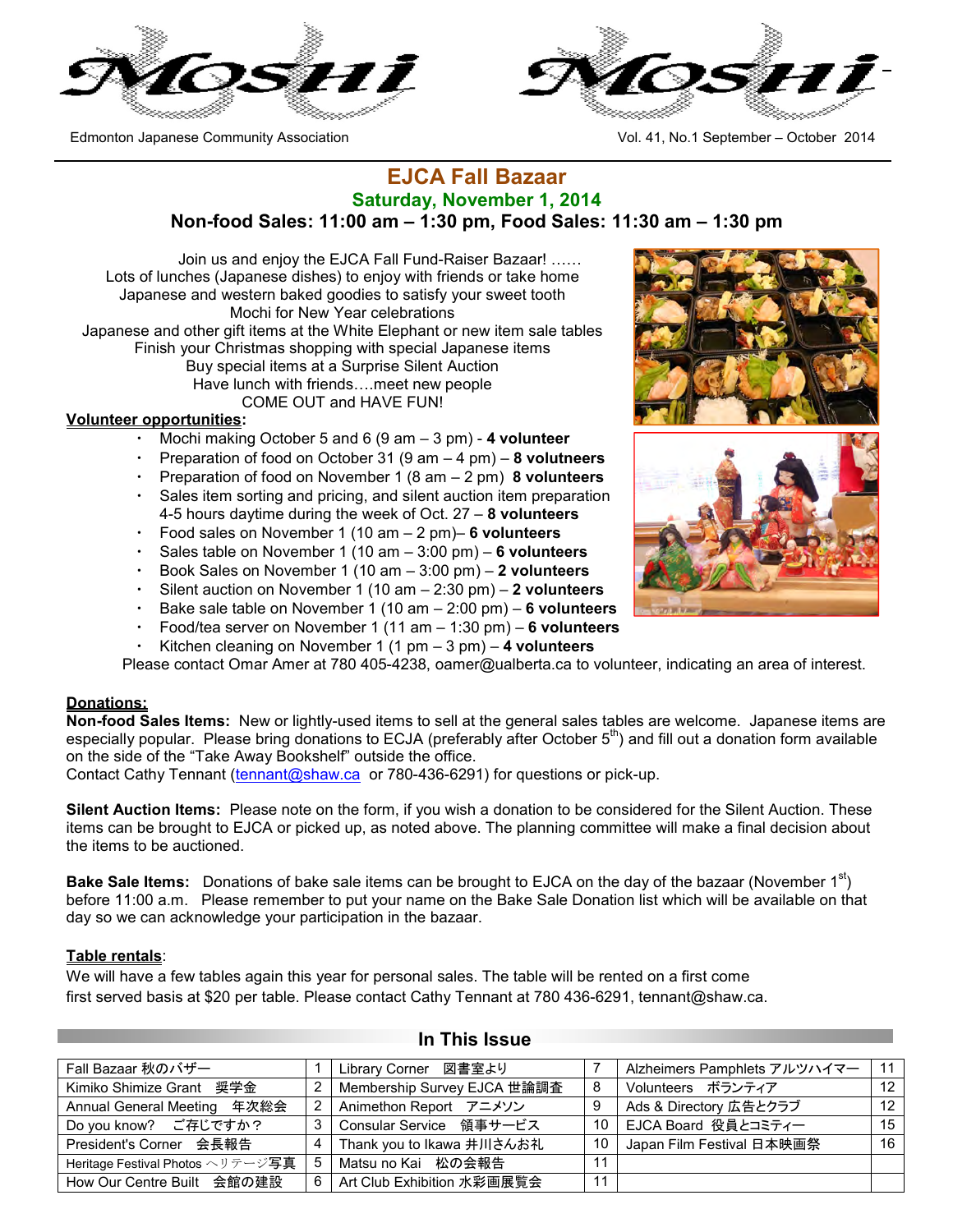# EJCA 秋のバザー 2014 年 11 月 1 日〔土〕

### Non-Food 販売部 11 時 ― 1 時 30 分、食べ物のホール:11時30分-1時30分

恒例のバザーです! ご家族やお友達とご一緒にお楽しみ下さい! 大人気の幕の内弁当、寿司弁当、かき揚げうどん、カツカレー、その他いろいろ。 手作りの和菓子、お餅、洋菓子、お惣菜、おいしいですよ! お正月用のお餅も沢山用意します! クリスマスプレゼント用に日本の品物や本はいかがですか? 掘り出し物がいっぱい! そして今年も"びっくりオークション"でお得な買い物をどうぞ。

バザーの為に次のボランティアをしていただけますか?

お餅つくり ー 10 月 5 日と 6 日 4 人 お弁当などの調理 ー 10 月 31 日と11 月 1 日 16人 品物の整理、値段付け - 10 月 27 日の週 8人 おおらお弁当などの調理品販売 - 11 月 1 日 6 人 品物の販売 - 11 月 1 日 6 人 カラン ちゅうしゅう サイレントオークション -11 月 1 日 2 人 書物の販売 -11月1日 2人 インディング インター・バークセール - 11月1日 6人 お茶や食べ物のサービス 11 月 1 日 6 **人** そんちゃん あららん 後片付け -11 月1日 4人



お手伝いをいただける方: Omar Amer へご連絡ください。 780 405-4238, oamer@ualberta.ca

Baked Items の寄付 和洋菓子、パン、お惣菜、など大人気です。当日 10 時から 11 時までにお届け下さい。

- Sales Items の寄付 新品またはあまり使っていない物。日本の品物はいつでも大人気。お家の中に不用品がありましたら、10月27日 までにセンターへお届けください。オフィスの横の本箱にある寄付用用紙に必要事項を記入してください。又はご連絡 頂けば取りに伺います。Cathy Tennant (tennant@shaw.ca or 780-436-6291) へご連絡ください。
- Silent Auction の寄付 Sales に出すには高価すぎるものは Silent Auction にかけます。着物、帯、美術工芸品、陶器、レストラン券など。 バザー企画委員が Silent Auction に出すか決めます。
- Sales 用のテーブル 個人で食べ物以外のものを販売するテーブルを用意します。1ヶ所\$20 です。希望された順に受け付け、いっぱい になり次第、締め切ります。希望する方は Cathy Tennant (780 436-6291, tennant@shaw.ca) まで。

## **The Kimiko Shimizu Arts and Cultural Development Grant By David Mitsui**

The Kimiko Shimizu Arts and Cultural Development Grant, in the amount of \$500 is awarded annually to support activities or projects with a strong cultural/craft component appropriate to the Japanese Canadian community. For example, applicants might study with a tea master, attend a taiko workshop, publish poetry, practice sumi-e, attend a haiku conference, collect historical artifacts, carry out a specific project (studying in Japan, developing special media), attend a karate dojo, conduct research, prepare a manuscript and so on.

Some Important Criteria:

- 1. The application for the grant must be made by an individual.
- 2. The applicant must be a member in good standing of the EJCA for the past two years. If the applicant is a student or child, then the applicant's parents must be members in good standing for the past two years.
- 3. There is no age restriction for applicants.
- 4. There will be a three year waiting period before recipients of the grant will be eligible to apply for the award again.

Applicants must fill out the application form\* which

must be received at the Edmonton Japanese Community Association by the deadline date: October 31, 2014.

Mail to: Scholarship and Awards Committee Edmonton Japanese Community Centre 6750 – 88 Street Edmonton, AB T6E 5H6

\*The Application Form is available from the EJCA office by requesting the Kimiko Shimizu Arts and Cultural Development Grant Form or contacting: office@ejca.org

The EJCA Scholarship and Awards Committee will judge the merits of each application and make recommendations to the EJCA Board. The Board will make final decisions regarding the award.

## キミコ・シミズ文化活動育成基金奨学金の募集

デービッド・ミツイ

今年度の奨学金応募締め切りは10月31日です。応募希望者はEJ CAオフィスにある願書を使用して、上記の奨学金委員会あてにお 送りください。生前、EJCAの活動に積極的に参加して、会員を公私 にわたり支援してくださったシミズさんを記念する奨学金です。皆様、 積極的にご利用ください。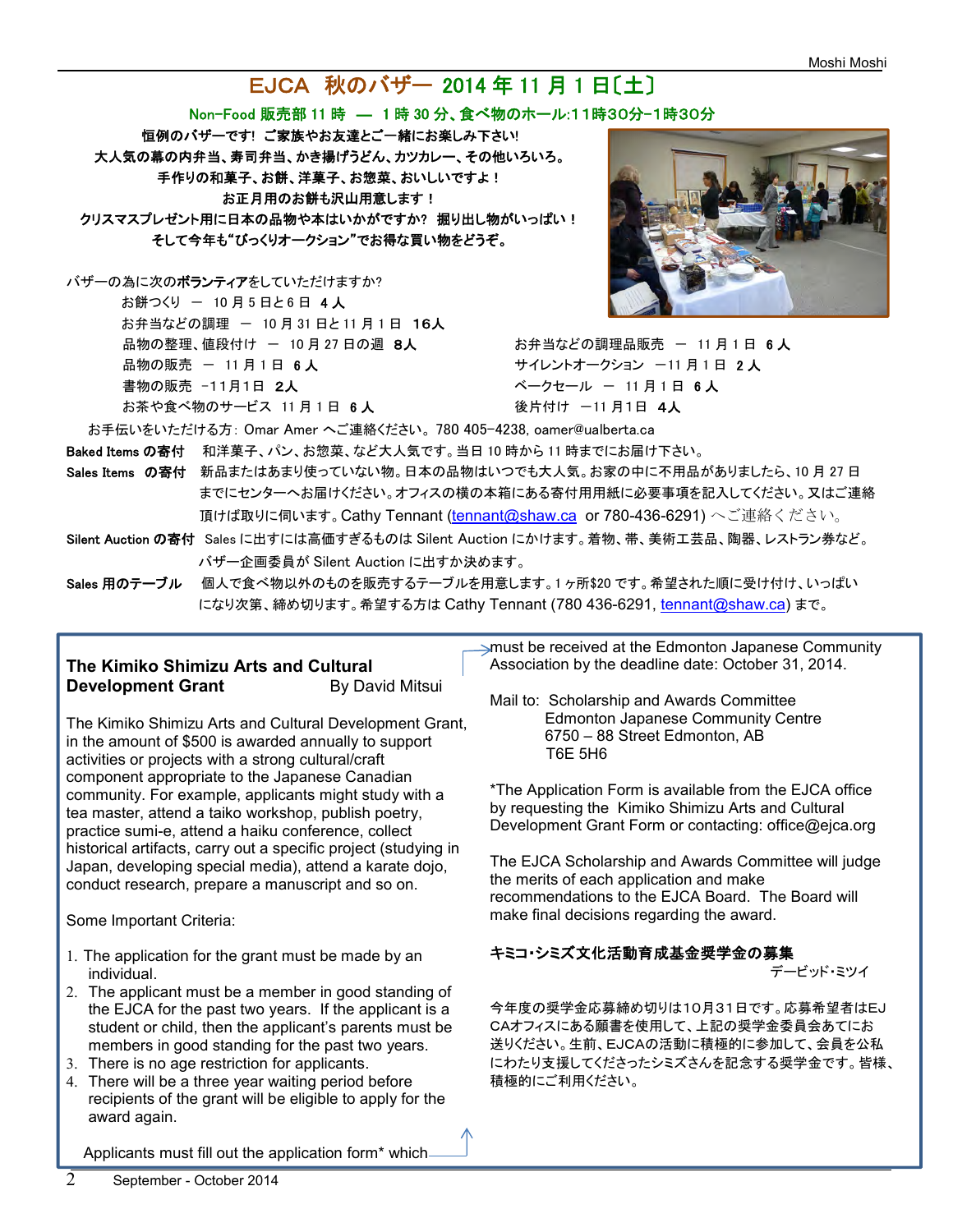## **2014 EJCA Annual General Meeting**

by David Mitsui

- Date: Sunday, October 19, 2014 Place: EJCA Centre – 6750-88 St, Edmonton
- Time: 4:00 8:00 pm

Program:

4:00-5:00 PM – Annual General Meeting

- 1. Review of Agenda
- 2. Minutes of AGM Oct 20, 2013
- 3. Treasurer's Report<br>4. President's Report
- President's Report
- 5. Presentation: Argyll Playground Committee
- 6. Congratulations of Birthdays: 77, 88, and 90
- 7. Election of Auditors for 2014-15
- 8. Introduction of Nominations to the Board
- 9. Election of the Board of Directors
- 5:00-5:30pm: Social
- 5:30-6:30pm: Dinner
- 7:00-7:30pm: Presentation: Highlights of 2014 Survey of EJCA's programs and services

Our association depends upon our membership to elect its Board of Directors. Therefore, we must have a quorum of members to elect the 2014-15 Board of Directors. Please join us and also consider putting your name forward before AGM or from the floor at the AGM to run for a position on the Board of Directors (if you are 18 years of age and over and have been an EJCA member at least for the last two years in good standing)! The board prefers to have your names and resumes in advance if you are considering the position

We invite EJCA members who are 70 years old and over to join us for free. Please let me know (telephone: 780- 435-6402; e-mail <u>david.mitsui@ualbert.ca</u> ) if you are celebrating your  $77^{th}$ , 88<sup>th</sup>, or 90<sup>th</sup> Birthday in 2014!

In order to plan for the dinner, please register by 5:00pm Friday, October 10, 2014 at 780-466-8166 or emailing the office at: office @ejca.org

Cost for Dinner: \$15 for EJCA members \$25 for non-members Free for members over 70 years of age

## **Do you Know…?**

- EJCA has its own Website at http://www.ejca.org
- Members can rent rooms, hall, kitchen and bar of the EJCA centre at member discounted rates. It has been used for children's birthday parties, family gatherings, and various meetings. Check details at http://www.ejca.org/centre-floor-plan.html
- $\div$  Members can check club meeting dates and facility rental status at http://www.ejca.org/calendar.html
- Members can borrow books and DVDs at the library with no extra fee. Library information and a material list is at http://www.ejca.org/library-main.html
- Members can pay membership fees and Japanese Lesson fees by PayPal.

### 2014年度EJCA年次総会のおしらせ

デービッド・ミツイ

次の要領で2014年度年次総会を行います。総会でEJCA役員の 選出をおこないますが、このためには定足数の会員の出席が必要 になります。どうぞご出席ください。総会の後の夕食会は70才以上 の会員は無料になります。役員になって活躍したい方は総会の席で、 またはあらかじめ役員会に通知して役員に立候補してください。出 来れば履歴書をお送りください。(役員の資格は18才以上で、少な くとも過去二年間EJCAの良い会員であったことです)。また今年77 才、88才、90才の誕生日の方は総会でお祝いのプレゼントを差し 上げたいので、10月12日までに私まで直接にお知らせください(電 話 780-435-6402; 電子メール: david.mitsui@ualberta.ca)

日時:10月19日(日曜)、午後4時から8時

場所:EJCAセンター、6750-88 Street, Edmonton プログラム: 午後4時から5時 年次総会 議事日程の採択 2013年度年次総会議事録の採択 会計報告 会長報告 アーガイル・プレイグラウンド委員会の報告 77才、88才、90才の会員のお祝い 会計監査委員の選出 新役員候補者の紹介 新役員の選出 午後5時から5時半 懇談 午後5時半から6時半 夕食会 午後7時から7時半 2014年度の会員の意見・提案調査の報告

夕食会の準備がありますから、出席者は10月10日(金曜日)午後 5時までにEJCAオフィス (電話 780-466-8166 電子メール office@ejca.ca)までお知らせください。

| 夕食会の会費: | 会員          | 15ドル |
|---------|-------------|------|
|         | 非会員         | 25ドル |
|         | 70才以上の会員 無料 |      |

# ご存じですか?

- **※** EJCA の Website はこちら: http://www.ejca.org
- 会員は割引料金で会館の部屋、ホール、台所、バーを借りる事 ができます。子供の誕生会、家族の集まりやいろいろな会合に お使いください。詳細はこちら: http://www.ejca.org/centrefloor-plan.html
- 会員はクラブの活動予定や各部屋の使用予約状況な どを EJCA のカレンダーで見ることができます。 http://www.ejca.org/calendar.html
- 会員は EJCA の図書室で、本や DVD を借りることが できます。詳細や本のリストはこちら: http://www.ejca.org/library-main.html
- 会員費と日本語のレッスン授業料を PayPal で払えます。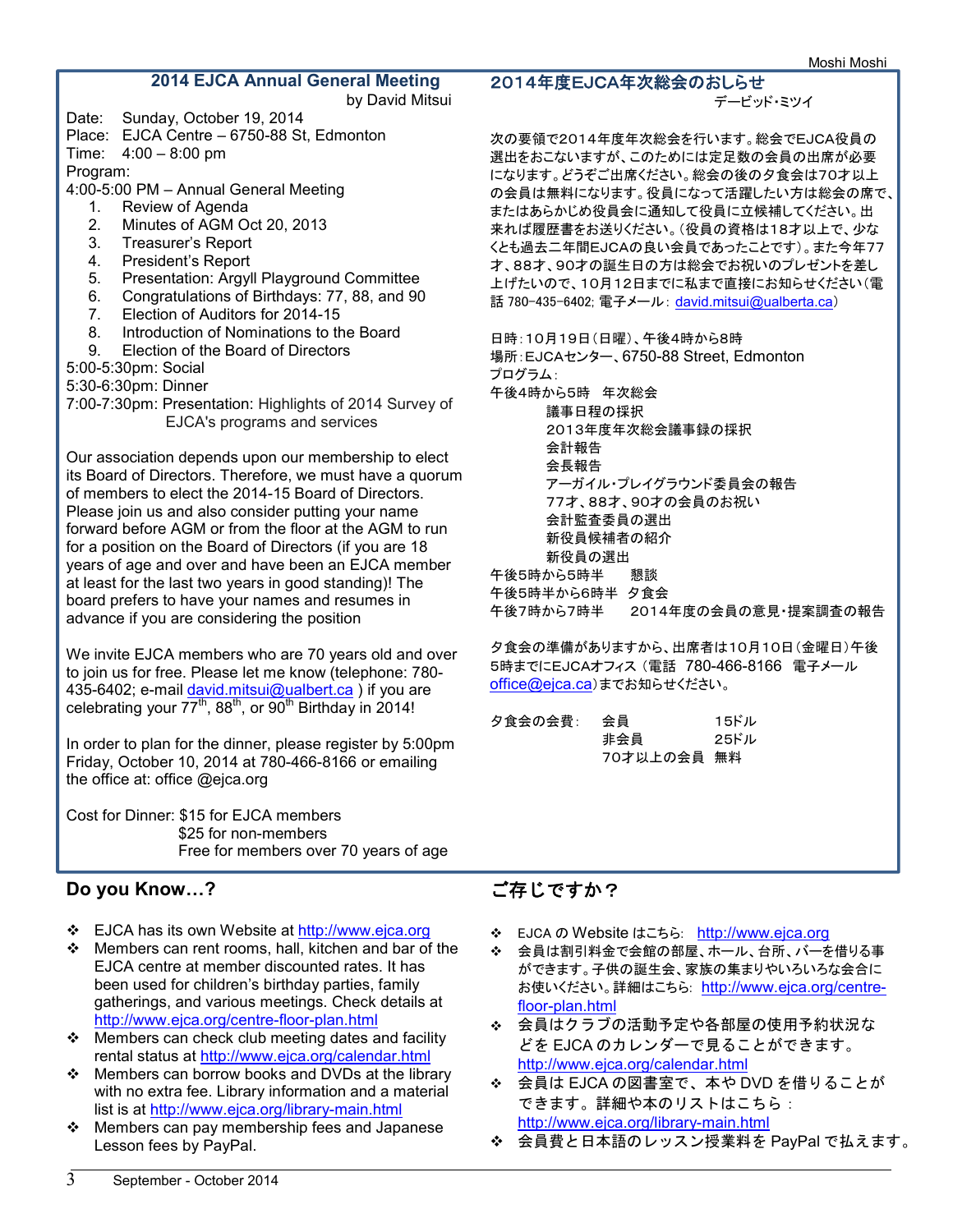4 September- October 2014

### Moshi Moshi

## **President's Corner** by David Mitsui

It is early September and those of us who stayed around Edmonton this past summer recall some of the sunniest and warmest days in many years. However, Mother Nature surprised us with a far too early blast of cold weather, reminding us that fall is on its way and that winter is just around the corner.

## **2014 Annual General Meeting – Sunday, October 19**

SAVE THE DATE! It is that time of year for the members of EJCA to elect its 2015 Board of Directors. We are a membership-based organization and rely upon the talents and passion of our individual members to provide leadership. If you have an interest in serving on the board, then please contact any one of the current board members for information and how you can become more involved.

## **2014 Membership Survey**

As a member of EJCA, you were contacted this past summer to provide your comments to our membership survey. The Board of Directors is undertaking a strategic plan, including a review of its programs and services, to determine its future direction.

After the 2014 AGM dinner, the Board will present to the membership the findings of that survey. The Board received approximately 200 responses so a huge "thank you" to those of you who completed the survey.

## **2014 Heritage Festival and Volunteer Appreciation**

The 2014 edition of the Heritage Festival is behind us and left fond memories of record crowds, a variety of cultural exhibitions and performances and epicurean delights from around the world, and of course, the success and popularity of our very own Japanese Pavilion. The menu continued to be sold out every day. The crowd-gathering performances by Kita no Taiko Drummers, Edmonton Gojukai Karate Club, and the Kendo and Naginata Club enthralled the spectators. Also popular were the crafts and the photo booth. We have many dedicated and passionate volunteers who give of their time and energy to work and perform at the Festival every year and they deserve all of the credit for its success and we thank them all! I had the opportunity to thank approximately 40 who attended the Heritage Festival Volunteer Appreciation Dinner on Saturday, September 13, 2014.

I would like to recognize John Priegert who has coordinated the Japanese Pavilion over the years and Omar Amer, who as Volunteer Coordinator, appeared to have never left the festival site. Special thanks go to some of the key lead volunteers: Keiko Marumo – Mentor Jason Fahy - Recruiter Connor Tanaka - Onsite Runner Keiko Oba - Culture Tent Amanda Lai – Photobooth David Mueller - Kitchen Mikhail Kraskovskiy – Everywhere ....*cont to next page* さわやかで暖かな夏の日はあっという間に終わり、まだ秋だという のにもう冬が近づいてきているのが感じられる今日このごろです。さ て、これからEJCAは忙しくなります。

10月19日の総会にはぜひご出席ください。総会では役員の選出 があります。新しいアイデアでEJCAに貢献したい方は、役員の資 格、立候補等について役員にご相談ください。

この夏には皆様のご協力を得て、EJCAの活動、これからの目標に ついての世論調査を完了しました。結果は総会の後の夕食会で発 表します。

8月のヘリテージ・フェスティバルは天気に恵まれ過去最高の参加 者がありました。日本館も大好評でした。毎年のことながら、多くの ボランティアの努力の結果です。9月13日土曜日にEJCAでボラン ティアの方達の労をねぎらうバーベキュウ・パーティをしました。40 人出席しましたが、この世話をしたのもまたボランティアで40人分 のバーベキュウーと夕食を手際よく用意しました。EJCAの活動に 参加すると、このように大勢の人が参加するイベントの用意と実行 を経験して身につけることができます。

EJCAセンター(正確にはアーガイル・コミュニティー・EJCAコミュニ ティー文化会館)は名前の示すようにアーガイル・コミュニティー・リ ーグとEJCAが共同して管理運営しています。このための協定が結 ばれたのが1994年11月でした。このセンターはエドモントン市の 公園内にあるので、エドモントン市の協力も不可欠でした。協定は 五年ごとに更新されてきましたが、今年は協定締結20周年を記念 して11月21日の協定更新の日に記念式典を予定しています。詳し い予定が決まり次第、皆様におしらせします。

皆様お気づきのようにアーガイル・コミュニティー地区全般で道路と 歩道の全面的な改修工事が行われています。EJCAセンターから サッカー場の駐車場まで歩道ができます。そしてこの間の路上駐車 が禁止になります。工事はもうすぐ終了する予定です。

カナダ日系人協会の年次総会が9月19日から21日までバンクー バーで開かれます。EJCAからは会長の私と第一副会長のヨーコ・ アズマヤが出席します。またこの総会と合わせて開かれる青年リー ダー研修会にはケイコ・マルモとカーリー・オカムラが参加します。 二人の参加費はカナダ日系人協会コミュニティー発展支援基金の 奨学金でまかなわれます。

EJCAセンターに隣接して公園内にプレイグラウンドがあるのをご存 じですか。ここの施設をエドモントン市で改修することになり、利用者 からの意見を聞いています。アーガイル・コミュニティー・リーグの会 員が地域の代表になって意見をまとめています。EJCA年次総会に 時にこの方から、現状の説明があります。

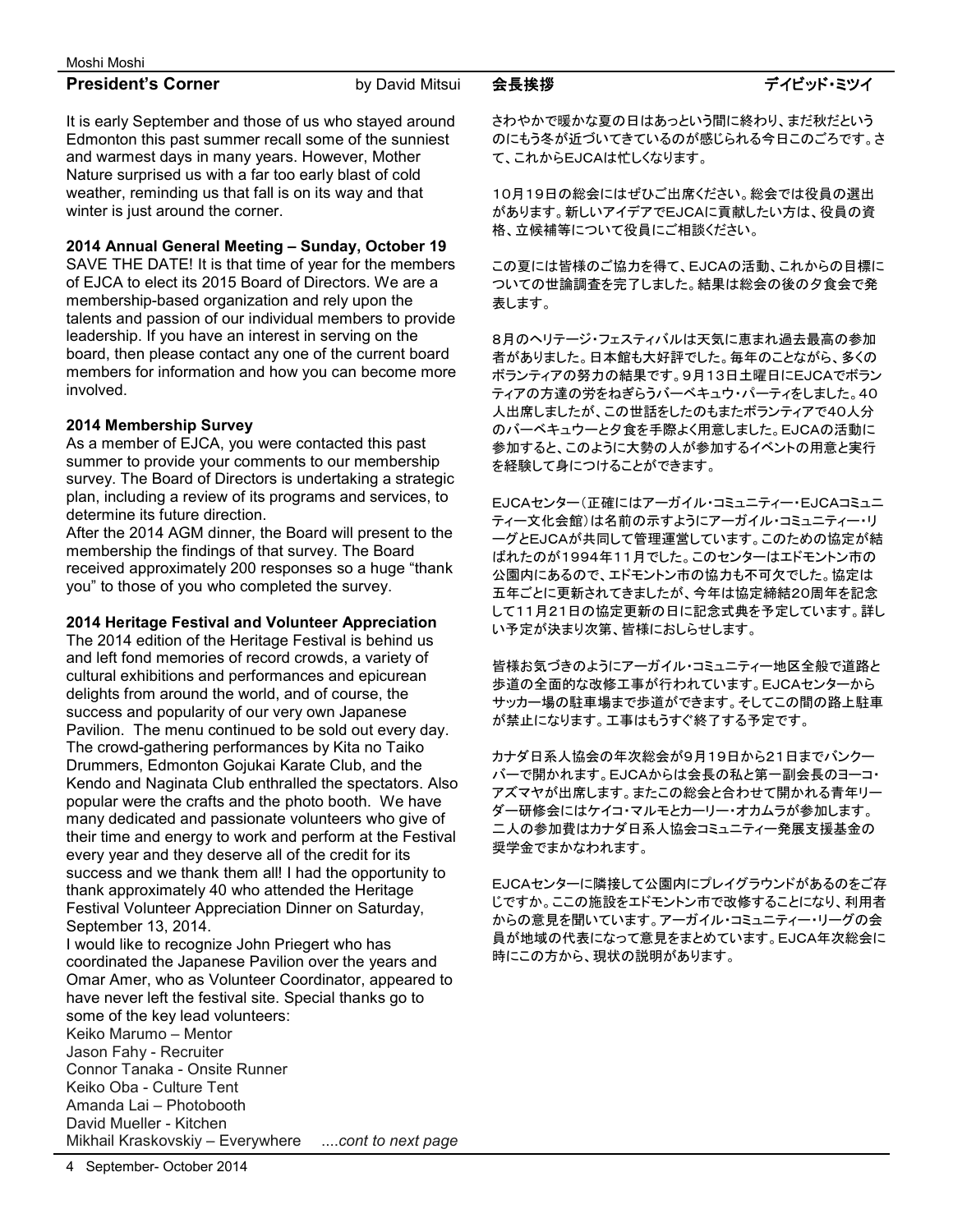### *….from previous page*

**ACL/EJCA Joint Partnership – Save the Date!**  The partnership between the Argyll Community League  $(ACL)$  and EJCA will formally celebrate its  $20<sup>th</sup>$ Anniversary on November 21, 2014. The current centre and partnership agreement was inaugurated in November 1994, and since then has been managed by the Joint Committee of ACL and EJCA. The City of Edmonton is also a partner as the centre is located on city-owned parkland.

To celebrate this auspicious anniversary, the Joint Committee will have a formal signing ceremony of its fifth 5-year partnership agreement on November 21<sup>st</sup>. The Presidents and board members of each association along with some of the main participants from the 1994 signing will attend. The 1994 agreement was groundbreaking because it was the first time that the City of Edmonton facilitated a partnership between a community league and a cultural not-for-profit association to share in the management, administration and programming of a community league facility.

### **Argyll Community Road and Sidewalk Construction**

Those of you who have attended programs at the centre these past few months are aware of the road and sidewalk construction throughout the Argyll community. As reported earlier this year, the access road to the centre is being changed that will NOT ALLOW ANY PARKING directly in front of the centre. A sidewalk is being constructed from the front entrance of the centre all the way to the parking lot directly north of the centre and will not leave any room for parking along the access road to the parking lot.

**National Association of Japanese Canadians (NAJC) – 2014 AGM and Young Leader's Conference**  The Mission of the NAJC is "to promote and develop a strong Japanese Canadian identity and thereby to strengthen local communities and the national organization; and to strive for equal rights and liberties for all persons-in particular, the rights of racial and ethnic

minorities." As a member organization of NAJC, EJCA will be represented at the 2014 NAJC AGM and Young Leader's Conference on Sept 19-21, 2014 in Vancouver by board members David Mitsui, President, and Yoko Azumaya, 1<sup>st</sup> Vice President. Attending the Young Leader's Conference will be EJCA members Keiko Marumo and Carley Okamura. Keiko's and Carley's travel expenses are supported by a \$1500 grant from the NAJC Community Development Fund.

### **Argyll Community Playground Redevelopment**

The playground adjacent to the Argyll Community Centre needs an update and the Argyll Community is working to have it redeveloped. Elizabeth Halpenny, an Argyll community resident and Chair of the Argyll Community League's Playground Redevelopment Committee, has been requested by the City of Edmonton to coordinate the redevelopment of Argyll's aging playground. As part of this process, this committee wants to gather feedback from different groups who use the playground. In particular, they are interested to know how EJCA members use the playground currently and what you'd like to see in a future playground. As part of this process, the Argyll Community League Playground Redevelopment Committee will make a presentation to the membership at our AGM on Sunday, Oct 19, 2014.



Photos were provided by Yuki Dam.

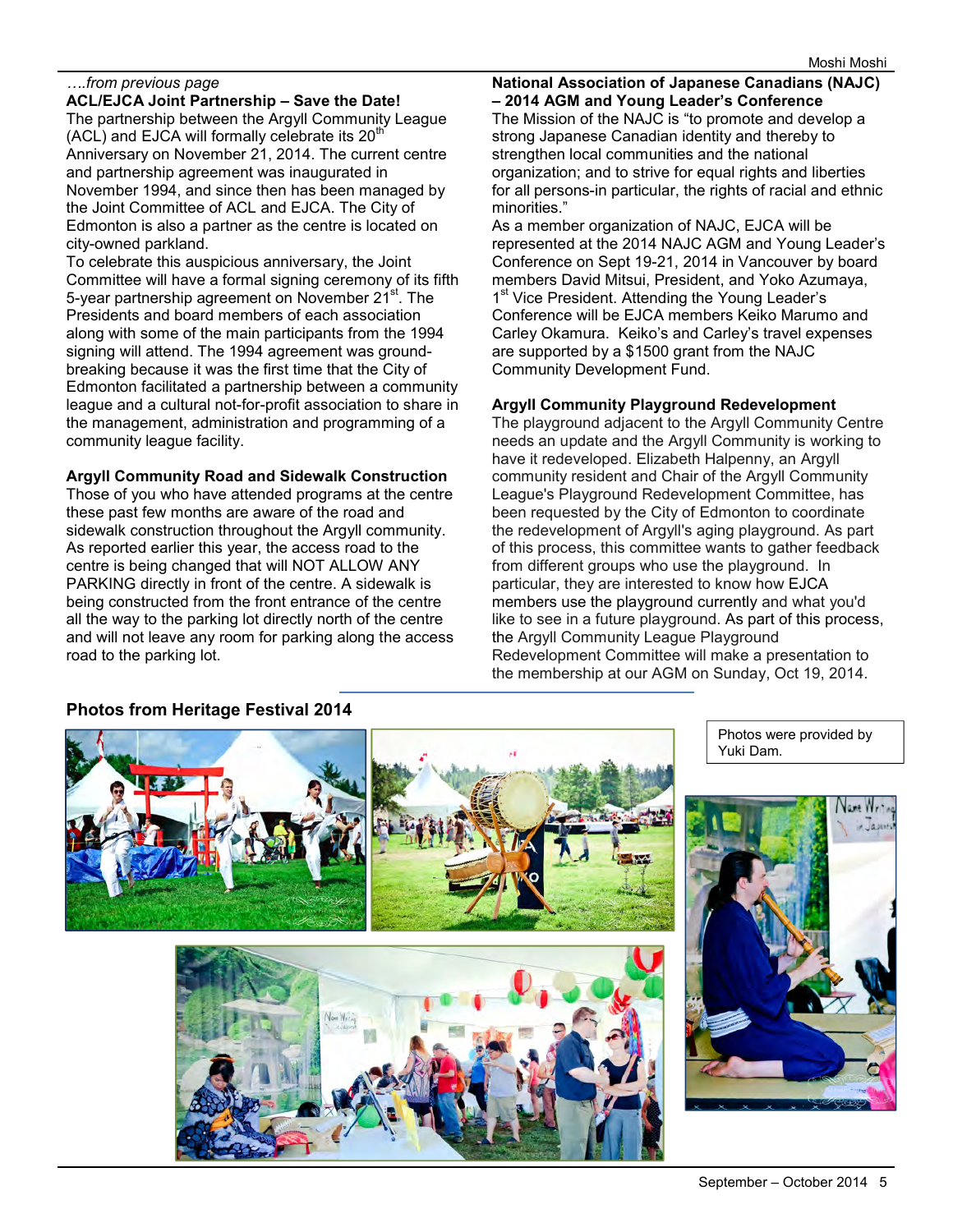### **How Did EJCA Build the Argyll-EJCA Center?**  by Takashi Ohki

Were you at the opening ceremony of the Argyll-EJCA Centre on September 24, 1994? If you were, could you anticipate that the Centre would have become such an important place for EJCA activities? This  $20<sup>th</sup>$  anniversary of the Centre will give us an opportunity to look back historically and appreciate the efforts of the people who worked hard to build the Centre. By the way, do you know that the formal name of the Centre is 'the Argyll Community League Edmonton Japanese Community Association Community and Cultural Centre"? This long name itself reflects the way how the Centre was built.

EJCA had wished to have its own activity centre since the mid-1970s. Its main activities were a Christmas party, a summer picnic, a keiro-kai (seniors' party) and an annual general meeting. For each activity, EJCA had to find a place such as the Pleasantview Community Hall for a Christmas party, a city park for a summer picnic and Bamboo Terrace Chinese Restaurant for an annual general meeting/keiro-kai. To prepare for such a centre, EJCA set up a savings account in the mid-1970s.

An opportunity came in 1988 when the Redress Agreement was signed by the Federal Government and funds for re-establishing Japanese-Canadian communities became available under the Japanese Canadian Redress Foundation. EJCA conducted an extensive survey and study to evaluate if there was a real need to have our own community centre and if so, how EJCA could physically and financially manage the centre. The study showed very positive results for such a centre. From April, 1989 to March 1991, EJCA rented a 1600 square foot space in a building at 8752-50 Avenue, Edmonton to see how EJCA would manage a centre once it was built.

In 1992, EJCA applied for a capital grant from the Japanese Canadian Redress Foundation and was awarded \$250,000. This was the beginning of a real effort to build a community centre. EJCA started a fundraising campaign and at the same time searched for a possible facility for the community centre. I remember joining a group examining possible facilities such as an office building and unused church buildings. The group kept searching without any success. Then, EJCA met with the Argyll Community League (ACL) in late 1992 to discuss the possibility of a partnership for a joint community facility.

At that time, ACL had difficulty owning and operating its own community hall at 6750-88<sup>th</sup> Street, Edmonton. ACL executives felt strongly that the community hall was necessary for the survival of a viable community and a partnership with EJCA could be a way to maintain the community hall. The Parks and Recreation Branch of the City of Edmonton, which owned the park where the Argyll Community Hall was located, responded positively to *…… cont. to the next page* 



Centre Openning Ceremony on September 24, 1994

### EJCAはどのようにしてアーガイル・EJCA文化会館を建設したか 大木 崇

EJCAセンターは1994年9月24日に開館しました。この9月でちょ うど20年になりますが、開館式当日のことを覚えていますか?晴れ た気持ちの良い秋の午後でした。開館式に出席していた方でも、今 日のように盛況に、EJCAセンターがEJCAの活動の中心になると 予想できた方は少なかったでしょう。今日はEJCAがどのようにして センターを建設したかを振り返って、当時センターの建設に努力した 人達の労をねぎらいたいと思います。

EJCAは長い間、自分たちのセンターを持つことが夢でした。1970 年代のEJCAの主な活動はクリスマス・パーティー、夏のピクニック とヘリテージ・フェスティバルへの参加、秋の年次総会と敬老会、12 月のクリスマス・パーティーでしたが、ピクニックはエドモントン市の 公園、年次総会は敬老会と抱き合わせで中華料理店、クリスマス・ パーティーはプレゼント・ビュー・コミュニティー・ホールといろいろと 場所を探す苦労をしました。それで1970年代半ばに将来センター を持つための預金口座を創設して、シニアーのバザーの売り上げな どの貯金を始めました。

1988年に日系カナダ人のリドレス運動が成功すると、センターを持 つ機会が生まれました。リドレス運動の成果の一つは、連邦政府が 日系カナダ人コミュニティー再建のための基金の創設(日系カナダ 人リドレス基金)に同意したことでした。EJCAでこの機会を逃さない ようにいろいろは活動を始めました。当初、EJCAは、自分たちのセ ンターは持ちたいものの、センターを持つための資金が充分に集ま るか、またセンターを持っても、その維持、運営を人的、経済的にや っていけるのか、などのいろいろは問題を一つずつ検討しなければ なりませんでした。

1989年4月から1991年3月まで、市内のビルの一部を借りて、E JCAの活動に利用してその使用状況を調べました。そしてこのよう な施設の需要があることがわかると、日系カナダ人リドレス基金にセ ンター建設の補助金の申請をして、25万ドルの補助金をもらうこと に成功しました。しかし、いざEJCAのためのセンター探しを始める と、なかなか適当な物件が見つかりません。私もこの物件を見つけ るグループと一緒にストーニー・プレイン通りのビルの二階や現在使 われていない教会などを見にいきました。

丁度このとき、もう一つの幸運が舞い込みました。アーガイル・コミュ ニティーがそのコミュニティー・ホールの改造と運営のためにパート ナーを探しているというのです。当時アーガイル・コミュニティーは子 供をもつ若い家庭が減少して高齢化が進み、自分たちだけでは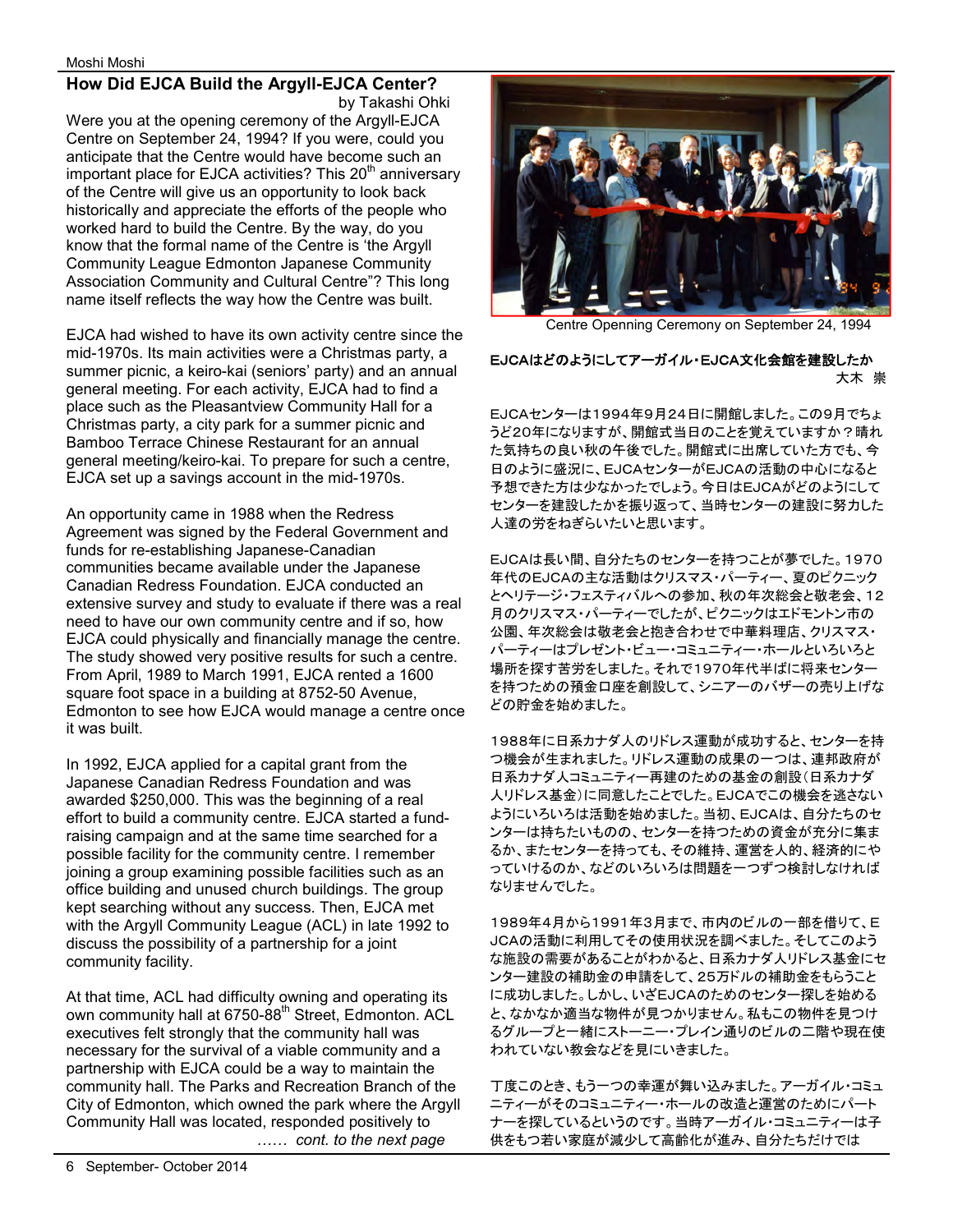### *……from the previous page*

such a partnership and helped EJCA and ACL come up with a workable agreement to jointly own and operate a new community centre.

In February 1993, EJCA formed the Japanese Cultural Centre Management Committee to manage building a new community centre. The Committee was composed of George Tsuruda, Daiyo Sawada, Ken Tanaka, Sanae Ohki, Brenda Madsen, Bryan Maruyama, Junichi Hashimoto, and Mike Leedham (ACL). An architectural design was developed by Hashimoto-Boles Architects to completely renovate and expand the existing Argyll Community Hall. Construction started in May and finished in September 1994. The Centre Management Committee was in place until mid-1995 when the Argyll-EJCA Joint Management Committee (established when the Centre opened in September 1994) took over the management of the Centre.

The total cost of the Centre was \$492,000: \$250,000 came from the Japanese Canadian Redress Foundation, \$77,000 from the City of Edmonton, \$60,000 from casinos, \$54,000 from the EJCA Drop-in Centre Fund (revenues from craft and other sales), \$31,000 from donations, and \$74,000 from other sources. The extra funds were forwarded to the Centre Operation fund.

1993 - ACL/Japanese Cultural Centre Management **Committee** 



Back from left: Jim Hoyano, Junichi Hashimoto, Mike Leedham, Brian Maruyama, George Tsuruda, Sanae Ohki Front from left: Daiyo Sawada, Brenda Madsen, Ken Tanaka

### …前ぺージから 人的、経済的にコミュニティー・ホールの運営が難しくなってきていま した。しかし、コミュニティー・ホールはコミュニティーの活性化のため には必要不可欠と思っていました。EJCAとアーガイル・コミュニティ ーの代表者が協議をしてパートナーシップの可能性を探りました。 幸いにもエドモントン市公園・リクリエーション課が、コミュニティー・リ ーグの活性化のための新しい方法だとして応援してくれました。そし て1992年末にEJCAとアーガイル・コミュニティーのパートナーシッ

プ協定が結ばれました。

次の課題はどのようなセンターを共同して作るかということと、それ に必要は資金をどうするかということでした。EJCAとアーガイル・コ ミュニティーは共同してこれらの課題の解決に努力しました。先ずは 1993年3月に「アーガイル・コミュニティー、エドモントン日系人会文 化会館設立委員会」を作りました。そして同時にEJCAは募金活動 を開始しました。文化会館設立委員会のメンバーは次のとおりでし た。

ジョージ・ツルダ、ダイヨー・サワダ、ケン・タナカ、サナエ・オオキ、ブ レンダ・マドソン、ブライアン・マルヤマ、ジュンイチ・ハシモト、マイク・ リードハム(アーガイル・コミュニティー)。この委員会はセンターの予 備調査、センターの設計の依頼、センターの建設の依頼、そしてセ ンター初期の運営方法の確立までの仕事を1995年半ばまでする ことになります。そして以降、センターの維持管理、運営はEJCA・ア ーガイル・コミュニティー共同センター運営会が受け継いで現在に至 っています。

現在のセンターはアーガイル・コミュニティー・センターを大々的に改 造・増築したものでハシモト・ボイル設計事務所の設計です。センタ ーの建築は1994年5月に始まり、9月に終わりました。下に開館式 の時のテープカッティング・セレモニーの写真を載せてあります。ど なたかご存じの方がいるかどうか調べてください。

センターの建設費用は49万2千ドルでした。この費用はリドレス基 金から25万ドル、エドモントン市から7万7千ドル、カシノ開催から6 万ドル、EJCAのセンター建設預金から5万4千ドル、EJCAの募金 活動から3万1千ドル、その他から7万4千ドルの収入を合わせてま かないました。残金は会館の運営費に充てられました。

### **LIBRARY CORNER**

A new movie DVD is now available in the EJCA Library. "The Wind Rises" (2013) by Hayao Miyazaki with English audio and subtitles.

This is a story of a young engineer who designed the Zero fighter airplane and how young Japanese lived during the Pacific War.

## 図書室だより

次の新しい映画DVDが入りました。どうぞご覧ください。 宮崎駿監督 (2013年)「風立ちぬ」(英語・日本語字幕 および音声) 零戦の設計者堀口二郎をモデルにして太平洋戦争当時の若者が どう生きたかを画く。 山田太一原作 笠智衆主演 老いと人との死別ををテーマにし た三部作、日本語のみ 「ながらえば」(昭和57年)、「冬構え」(昭和60年)、 「今朝の秋」(昭和62年)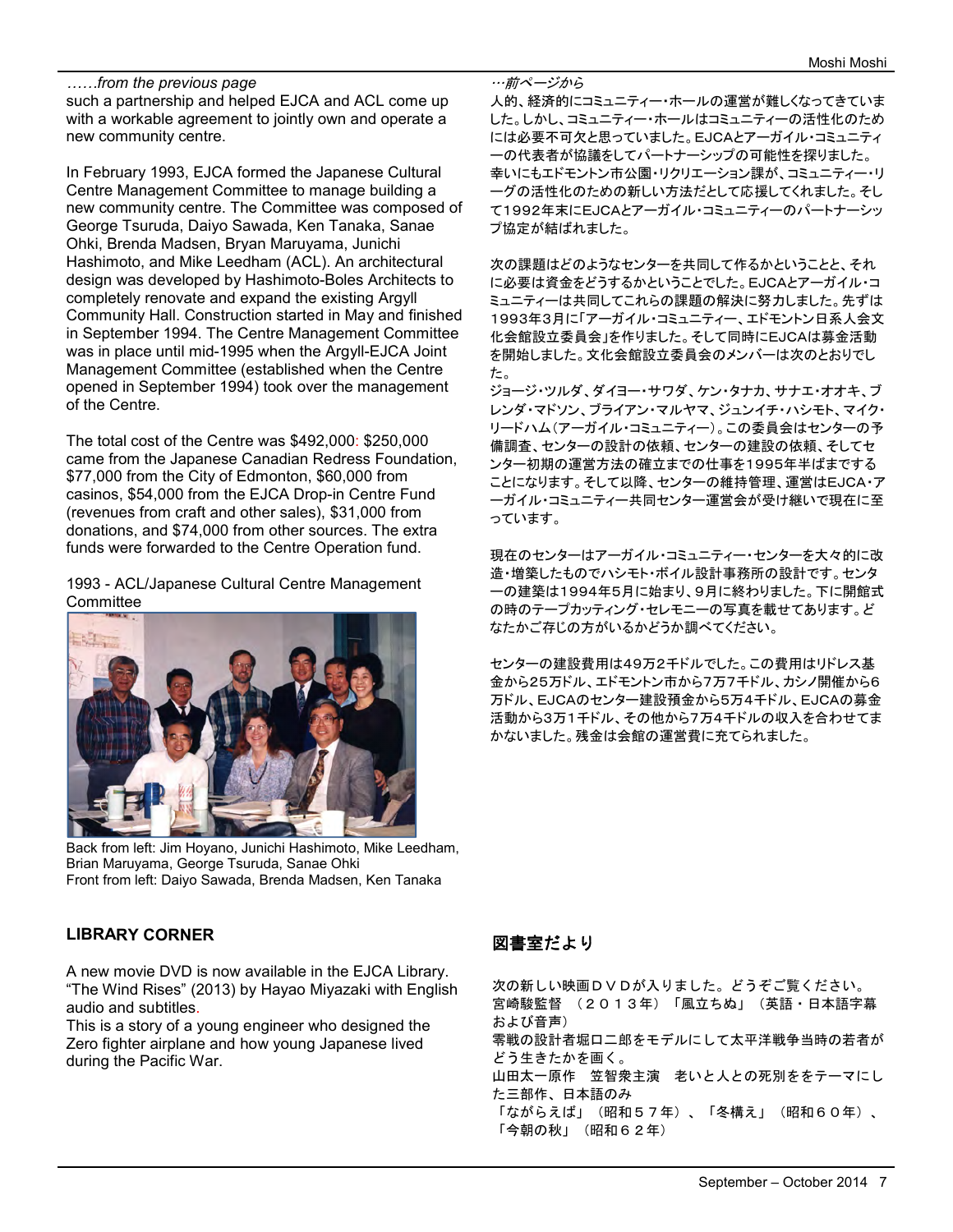## **Membership Survey Results** by David Mueller

On behalf of the EJCA board, I would like to thank everyone who took the time to respond to the EJCA member survey. We received 205 responses which is excellent and will provide very valuable information to the board. We have begun analysing the data and will continue to do so over the next months. This information will be used to help the board decide where to focus our efforts in order to provide the services of most value to our members. Here is a small sample of results for your enjoyment!

EJCA世論調査結果の予告編 デイビッド・ミューラー

EJCA の調査へご協力頂いた皆様ありがとうございました。予想以 上205のお返事を頂き、EJCA の活動計画のために、貴重な資料と なります。役員会では、皆様からのお返事を参考に将来の活動計 画を作り始めました。これから2,3ヶ月かかります。 以下のグラフは調査結果の一部の予告編です。本編はEJCA年次 総会の夕食会で発表します。興味のある結果がでていますから、皆 様それぞれに結果の分析をしてください。



Kimono L

0

40

60

20

80

**Count of Respondants** 

100

120

140

160

180

120

140

160

180

Kimono

Û

20

40

60

80

**Count of Respondants** 

100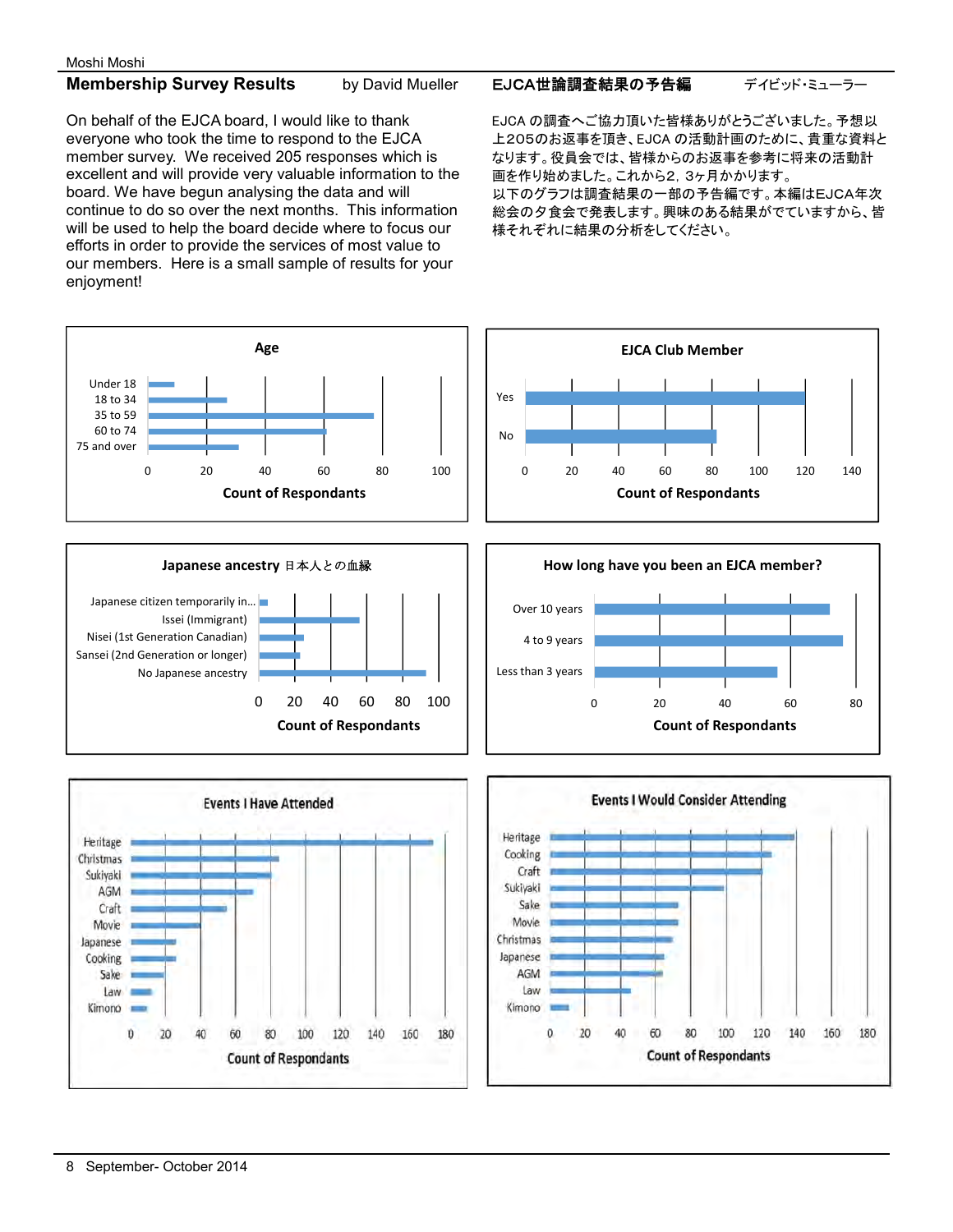## **Animethon**

EJCA received a request to present Japanese culture at the annual Animethon Festival held at MacEwan University on August 9 and 10, 2014. Animethon has been held in Edmonton for about 20 years and has grown to attract over 7,000 participants who love the art and entertainment of Japanese anime and animated films. These are different from cartoons as they are intended for an adult audience and have a more finished look than cartoons. The festival organizers, the Alberta Society for Asian Popular Arts, wanted to expand Animethon to include more traditional Japanese elements in the program. The Tea Ceremony Club, Flower Arrangement Club, Kendo/Naginata Club and Karate Club, together with the EJCA Board, represented EJCA at the event.

**Tea Ceremony** by Charles Marrow EJCA's tea club was asked to fulfill this cultural request and I volunteered to organize a presentation with the help of other tea club and EJCA members. Fortunately (or unfortunately) I have this quirky little slogan that comes to mind sometimes which is, "AIf you are not going to overdo it, why bother?" and in that spirit we came up with a plan that included setting up a four and one half Tatami mat tea room with a Tokonoma display alcove and presenting tea four times during the Animethon festival weekend. In a planning conversation with the coordinator from Animethon, we made the decision to set up seating for 35 participants. This turned out to be a good arrangement and the seats were filled for all four sessions by mostly university age participants.

The teamwork of whisking and serving tea by our group worked very well in the university setting. There was space for four participants to sit in the kneeling posture (Seiza) on the Tatami mats and the rest were served on chairs. Due to limitations of time and the number of our volunteers, we served tea only to about 17 people at a time. Those who were not able to receive tea at first were invited to stay a little longer for a second serving of tea for each session. In coordination with Jean-Marcel's demonstration of Ikebana and his offering of the flower arrangement for the Tokonoma, the tea presentation went well. In the midst of the contemporary and festive atmosphere of the Animethon Festival, the tea ceremony was viewed with a quiet and respectful appreciation by the participants. This made it a rewarding experience for myself and the other volunteer tea servers and it is likely we will be invited to present tea again during next year's Animethon.

**Flower Arrangement** by Jean-Marcel Duciaume On August 9 and 10th, we were invited to offer Ikebana demonstrations at the Animethon and held two demonstrations, one on Saturday and one on Sunday. The events were well attended by people of all ages, and encouragingly, by a number of young people *…… cont. to the next page*

## アニメソン(アニメ祭り)

エドモントンのマックイワン大学で9月9日、10日に開かれたアニメ ソンにEJCAが招待されました。アニメソンはもう20年以上続いてい て、近年は延べ7,000人以上の日本のアニメが大好きな人達が参 加します。マンガとアニメの違いを知っていますか?アニメはマンガ より洗練されていて成人向けに作られています。この祭りの主催者 のアルバータ・アジア・ポピュラーアート・クラブは今年EJCAにこの 祭りへの参加を要請してきました。祭りにアニメ以外の日本文化の 要素を加えたいという希望でした。EJCAでは茶道クラブ、生け花ク ラブ、剣道クラブ、空手クラブが役員会と一緒に参加しまた。

アニメソンでお茶会 フェンス チャールズ・マロウ アニメソンに茶道クラブの参加が決まって、私が責任者として用意を しました。「またまた、サービス過剰でやり過ぎるのではないの?」と いう心の声の問いかけに、「いいの、いいの、やり過ぎでいいの」と 応えて、クラブの会員と一緒に最大限の努力を発揮しました。会場 にたたみ四畳半の茶室を整え、片隅に床の間も作りました。そして 茶会を四回開きました。それぞれの茶会には35人分の席を用意し ましたが、主な大学生の年齢の若い人々で満席になりました。

茶会では四人の客は畳に正座をし、ほかの客は椅子に座ってお茶 を飲むという段取りがうまくいきました。しかし時間の制限があるの で、お茶は毎回17人だけに振るまいました。最初にお茶を飲めない 人は、茶会の後に残ってもらい、二度目のお茶を振るまいました。ジ ヤン・マーセルの生け花の実演、床の間の生け花と相まって、賑や かなアニメ祭りの中に清逸なお茶とお花の空間を作り出して、祭り の参加者に日本文化の一面を伝えられて良かったと思います。きっ とまた来年のアニメソンにも招待されるでしょう。



アニメソンで生け花 ジャンマーセル・デュシーム アニメソンで土曜と日曜にそれぞれ一回の生け花の実演をしました。 二回の実演で延べ80人ほどの人が鑑賞しました。いろいろな年齢 の人がいましたが、実演のあとで生け花を習いたいという若い人何 人かに質問されました。実演では生け花の歴史についても説明し、 生け花も五つ生けました。このなかにはバンクーバーで開かれた私 たちの流派の35周年記念で習得したコーヒーカップとギフトバッグ に花を生ける実演もしました。この新しい生け花は大変好評でした。 実演のあとでお客の座った椅子の後ろにスティッカーの貼ってあっ た人は「当たり」で実演の生け花をもらいました。ブレンダ・ジャクソン が私の実演の説明をしてくれました。これもわかりやすく好評でした。

写真は次の所にありますからご覧ください。 http://ikebanaclub.com/2014/08/12/animethon-2014/

…次ページへ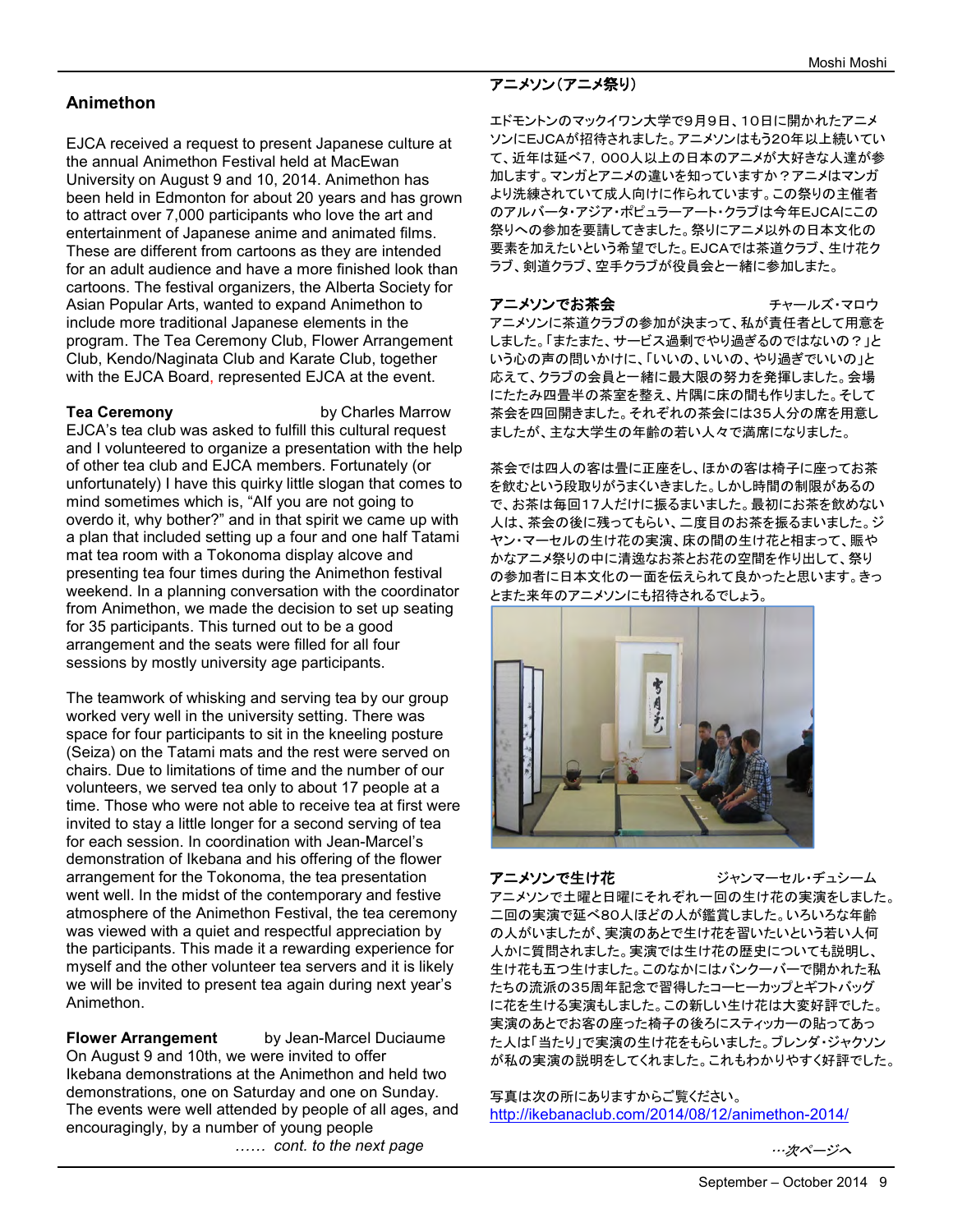### Moshi Moshi



*…from Previous page*  who expressed an interest in studying Ikebana. Over the two days, the attendance totaled over 80 persons.

As requested, we gave a brief history of Ikenobo Ikebana and demonstrated 5 different arrangements. Each day we arranged a Juyuka in coffee cups and gift bag as we had learned in Vancouver on the occasion of the

35th anniversary of the Chapter. The arrangement was received with much appreciation. At the end of the demonstration, one of the attendees who had a special sticker on the back of a chair, got to take the arrangement home.

I was assisted by Brenda Jackson who ran a useful commentary during the demonstration. Great teamwork!

For pictures, please see our web page at the following link: http://ikebanaclub.com/2014/08/12/animethon-2014/

The EJCA Board made a static display board that introduced EJCA including its vision, clubs, events, and activities. At the Community Corner of the Animethon, the board was displayed together with Japanese dolls and volunteer Board members talked to visitors. At the event, we connected with many young people!

### **Consular Services at EJCA Centre**

From 9:00 am to 5:00 pm on Friday, December 5, 2014, the Consulate-General of Japan in Calgary is going to provide consular services at the EJCA Centre. If you want to receive consular services at the EJCA Centre, please contact the Consulate-General of Japan in Calgary at (403)294-0782 for an appointment.

### …前ぺージから

EJCAの役員会はEJCAの目標、クラブの紹介、そのた催し物や活 動を表示したパネルを用意して、雛人形と五月人形・冑と一緒に展 示しました。そしてEJCAに興味を持つ人達、とくに若い人達の質問 に答えました。



Akiko Ogata designed this EJCA Panel.

### エドモントン 1 日領事出張サービス

 $\overline{a}$ 

場所: エドモントンEJCAセンター 日程: 12月5日(金) 午前 9:00~12:30 午後 1:30~5:00 ご利用希望の方は、予め在カルガリー日本国総領事館(領事班)ま でお問い合わせの上ご予約ください。 連絡先:1-403-294-0782

### **Thank you Dr. and Mrs. Ikawa!**

j

Dr. Noriaki Ikawa and Mrs. Michiko Ikawa lived in Edmonton many years ago. Since they returned to Japan, they have been sending EJCA gift packages for Heritage Festival and for the Bazaar. The gift packages included small dolls, craft materials for Heritage Festival, books and so on.

Again this year, EJCA received a package in July. I would like to make EJCA members aware of their kindness and would like to express our sincere thanks to Dr. and Mrs. Ikawa. Thank you for remembering Edmonton, EJCA and the Heritage Festival!

## 贈り物ありがとうございます!

井川先生ご夫妻はかつてエドモントンにご滞在になりました。日本へ 戻られてから、毎年、EJCA へヘリテージ祭りのクラフトを作るため の材料、かわいらしい縫いぐるみの人形、本等を送ってくださいます。 今年も7月に小包が届きました。会員の皆様にお知らせするとともに、 井川先生ご夫妻にお礼を申し上げます。いつまでもエドモントンを、 そして EJCA の会員を、ヘリテージ祭りを覚えて頂いて本当にありが とうございます。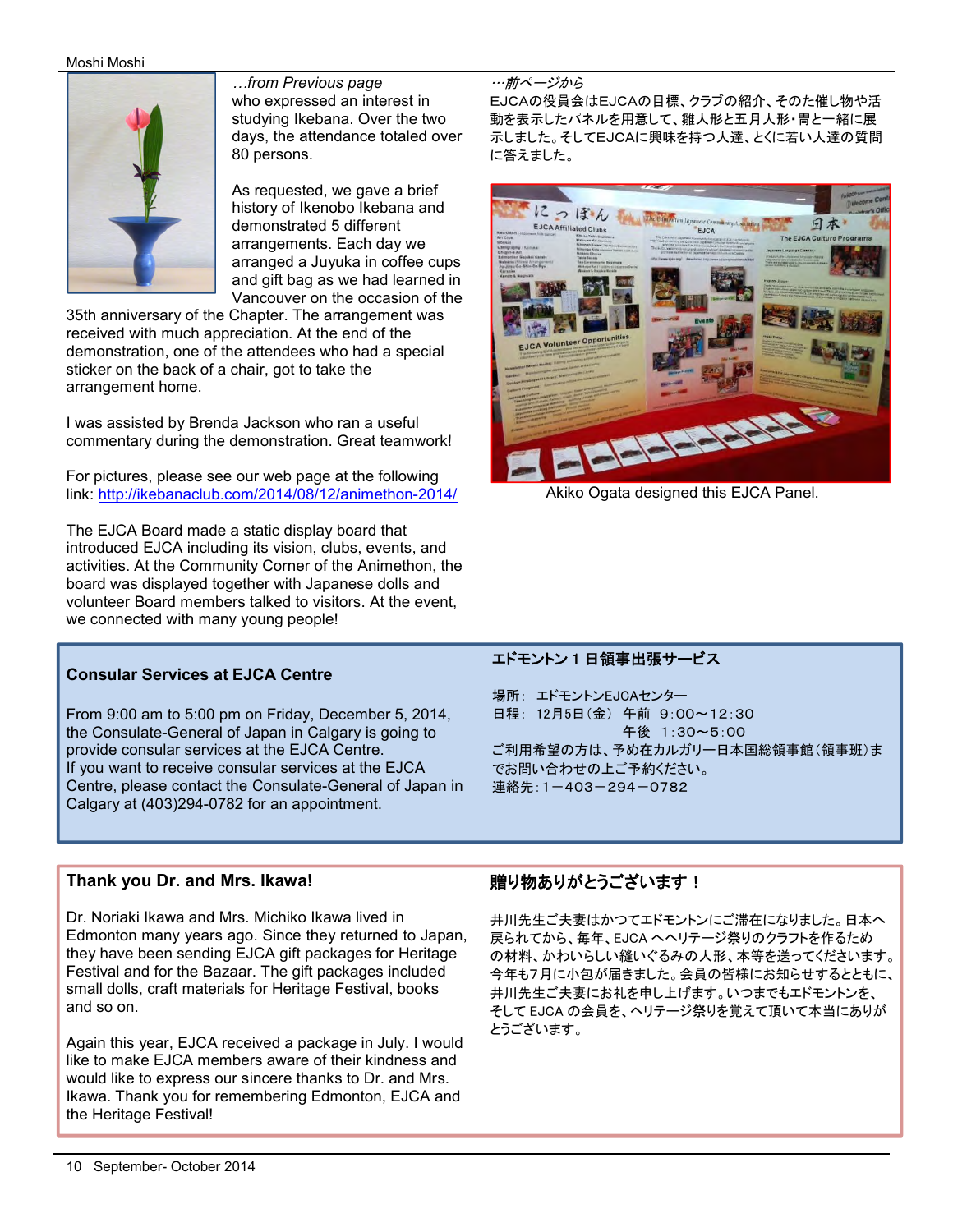## Matsu no Kai Club (Seniors 55+)

Louise & Peter Wong

In August 2014, our Club hosted a speaker from the Alzheimer Society of Alberta and the Northwest Territories. Her talk was interesting, informative and lightened with humor. We were happy to welcome about 10 non-member guests who joined us for the talk, tea and dessert. In early September, a small group of us made its way to the Edmonton Waste Management Facilities site for a 2 hour tour. We were shown how most of our garbage and recyclables are put to use and kept out of the landfill.

Our Social Committee has planned meeting activities and outings for the next few months. Please check the chart below for information. If you would like more details or would like to attend a meeting, please contact President, Peter C. Wong at 780-487-7099 or petercwong@shaw.ca.

松の会 ファイン ルイーズ・ワンとピーター・ワン

8月に北アルバータ・アルツハイマー協会から人を招き、アルツハイ マー病の話を聞きました。とても役立つ内容でした。この講演会には 松の会の会員以外の人も10人参加しました。また9月初めにはエド モントン市のゴミ処理施設の見学に行きました。これから来年1月ま での松の会の活動予定を表にまとめました。松の会に参加希望の 方を歓迎します。ピーター・ワンまでご連絡ください Peter C. Wong at 780-487-7099 or petercwong@shaw.ca.

| Month/Year   | Monthly Meeting plans $(4th$ Wed. 11 am)        | Possible outings planned                                     |
|--------------|-------------------------------------------------|--------------------------------------------------------------|
| Sept. (2014) | Making crafts. Zumba Gold exercise session.     | Sept. 10 - Edmonton Waste Management Center visit.           |
| October      | Halloween costumes & games                      | Oct. 8 or 15 (available seating?) - Jubilations Dinner       |
|              | Try out Wii games. Make more crafts.            | Theatre "Pirates of the North Saskatchewan".                 |
| November     | Board games (Crib, Scrabble, Checkers etc.)     | Nov. 12 (11 to 3 PM) - Casino, likely River Cree - book      |
|              | for 1 $\frac{1}{2}$ hours, 20 minutes per game. | group (lunch, \$5 voucher & gift to all, minimum 15 needed). |
| December     | No meeting                                      | Look into booking seats on the City of Edmonton Christmas    |
|              | Christmas lunch, Dec. 10 <sup>th</sup>          | lights bus tour which is usually offered in Dec.             |
| January      | John Priegert to give a seniors karate          | Possible movie afternoon                                     |
| (2015)       | demonstration. Protect yourself!                | IMAX/Regular movie OK.                                       |
| February     | Westernized Japanese lunch,                     | Muttart Conservatory with lunch at 'Culina'                  |
|              | Wii games try outs.                             |                                                              |
| March        | Wii games try outs; learn a Japanese song or    | Royal Alberta Museum or Railway Museum                       |
|              | dance.                                          |                                                              |

### **EJCA Art Club Watercolor Exhibition**

 by Brenda Shikaze We would like to invite you to our watercolor exhibition. Please come and see us with your friends. As a tribute to Yumiko Hoyano, a collection of her paintings will be on display.

Saturday, November 8, 2014 1:00-8:00 pm Reception 6:00-8:00 pm At EJCA Centre, 6750-88 Street Edmonton

### **Alzheimers and Dementia Pamphlets**

 by Cathy Tennant In August, Matsu no Kai (EJCA 55-up Club) invited a speaker from the Alzheimer's Society of Alberta and Northwest Territories. It was an enlightening talk with lots of time for discussion and questions. It was particularly nice that non-Matsu no Kai members also attended this informative session.

The speakers left information which is written in Japanese and these pamphlets will be available on the magazine rack outside the EJCA office. Please feel free to take them and to contact the Society directly, if you have questions.

## EJCAアートクラブの水彩画展覧会 ブレンダ・シカゼ

EJCAアートクラブは次の要領で展覧会を開きます。皆様お友達を お誘いのうえご来場ください。ホヤノ・ユミコさんを偲んで、ホヤノさん の水彩画も展示いたします。

日時:2014年11月8日(日曜日)、午後1時から8時まで 会場:EJCAセンター、6750-88 Street, Edmonton

なお、当日午後6時から8時までレセプションを開きますので、お目に かかれるのを楽しみにしております。

## 松の会のアルツハイマー病講演会のパンフレット

キャシー・テナント

8月に松の会がアルツハイマー病についての講演会をしたときに講演 者が置いて行った日本語のパンフレットがEJCAオフィスにおいてあり ます。興味のある方はご覧ください。このパンフレットには北アルバー タ・アルツハイマー協会の連絡先も書いてあります。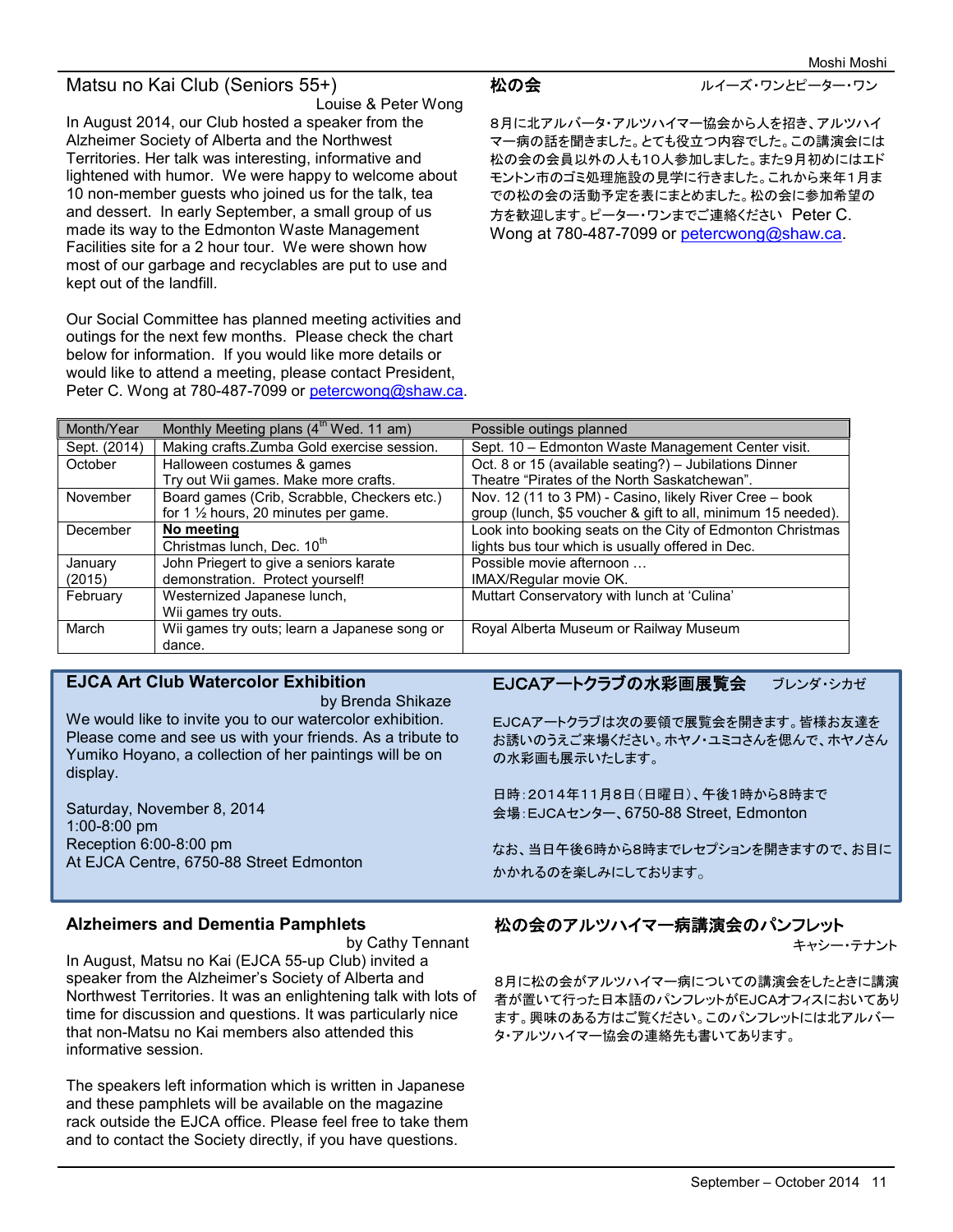## **VOLUNTEER AND DONOR APPRECIATION**

The EJCA Board would like to send its sincere thanks to all volunteers and donators. If your name is missing from the list, please inform David Mitsui so it can be noted in the next Moshi Moshi. Please help us to maintain an accurate list. **Heritage Festival Coordinators:** Omar Amer John Priegert

### **Volunteers:**  Akane Takahashi Christina Wong Jason Fahy Kieko Ito Nana Ishida Satoko Nemoto Akira Nemoto Connor Tanaka Jason Stelck Kimie Trushilo Naoko Kerr Sawako Inagaki Alan McDougall Daiyo Sawada Jesse Moore Kyoko Watanabe Naomi Leroy Shawn Heck Alanna Yee Dan Gyoba Jim Hoyano Kyoko Asano Nilanjon Naskar Shin Hashimoto Alyson Sildra Dave Mitsui Jingfan Sun Lester Hickman Noriko Kin Sho Ogata Amanda Lai Cave Mueller Louise Wong Douise Wong Douise Golloso Soly Sawada Andrew G Boyd Dustin Bjorkquist Johan Louw Ogochukwu Maduekwe Stephanie Bozzer Andrew MacGregor Ela Stelck Mari Nagata Masahito Oba Olivia Salioh Steve Hladky<br>Andrew Nauven Emiko Kinoshita Jorden Foisy Masayo Komatsu Patricia Nakatani Steve Munro Andrew Nguyen Emiko Kinoshita Jorden Foisy Masayo Komatsu Patricia Nakatani Steve Munro Anita Espiritu Emily Fang Jude Robillard Matt Russell Paulida Tran Taiane Oliveira Anju Nemoto Erika Kitagawa Kai Takaba Matthew McGrath Pengxiang Han Takashi Kosaka Ayumi Pirie Erin Munro Kana Kin Megumi Harada Peter Wong Takehiro Sano Betty Mah Faye Chang Kana Paszek Michiko Kawashima Reika Hirahara Tetsushi Yoshino Bill Kiel Fei Li Karla Cabarrubias Mikhail Kraskovskiy Rika Kin Tohei Seki Brenda Madsen Gong Kiel Karyn Hatton Mineko Koto Rio Endo Toshiaki Koike Bruce Robertson Gord Okamura Kathleen Gee Mineko Sasano Ruth Xing Yamato Masuda Carley Okamura Gordon Brandly Kaytlin Wu Misaki Cho Sandra Mak Yoko Yasuda Carol Brandly Haruchika Mochizuki Keiko Ito Moe Nakamura Sanghoon Lee Yoshie Kaneda Chaoqun Li Hiromi Ogawa Keiko Oba Nadia Leenders Sato Hitomi Zavian Sildra

Charlene Candice Hitomi Suga Keiko Yoshida Naho Inamura

## **Animethon**

**Coordinators:** Sanae Ohki Yoko Azumaya Zavian Sildra **Karate Club Kendo/Naginata Club**

**Volunteers:** Akiko OgataBenard Ching Brenda JacksonCharles Marrow Dave Mitsui Iris Hung Jean-Marcel Duciaume Kana Ishii Paszek Keiko Marumo Victoria Chum Vivian Wang

**Triathlon** 

**Coordinator:** Sanae Ohki

Yukina Kobayashi Zhen Zi Yu



12 September- October 2014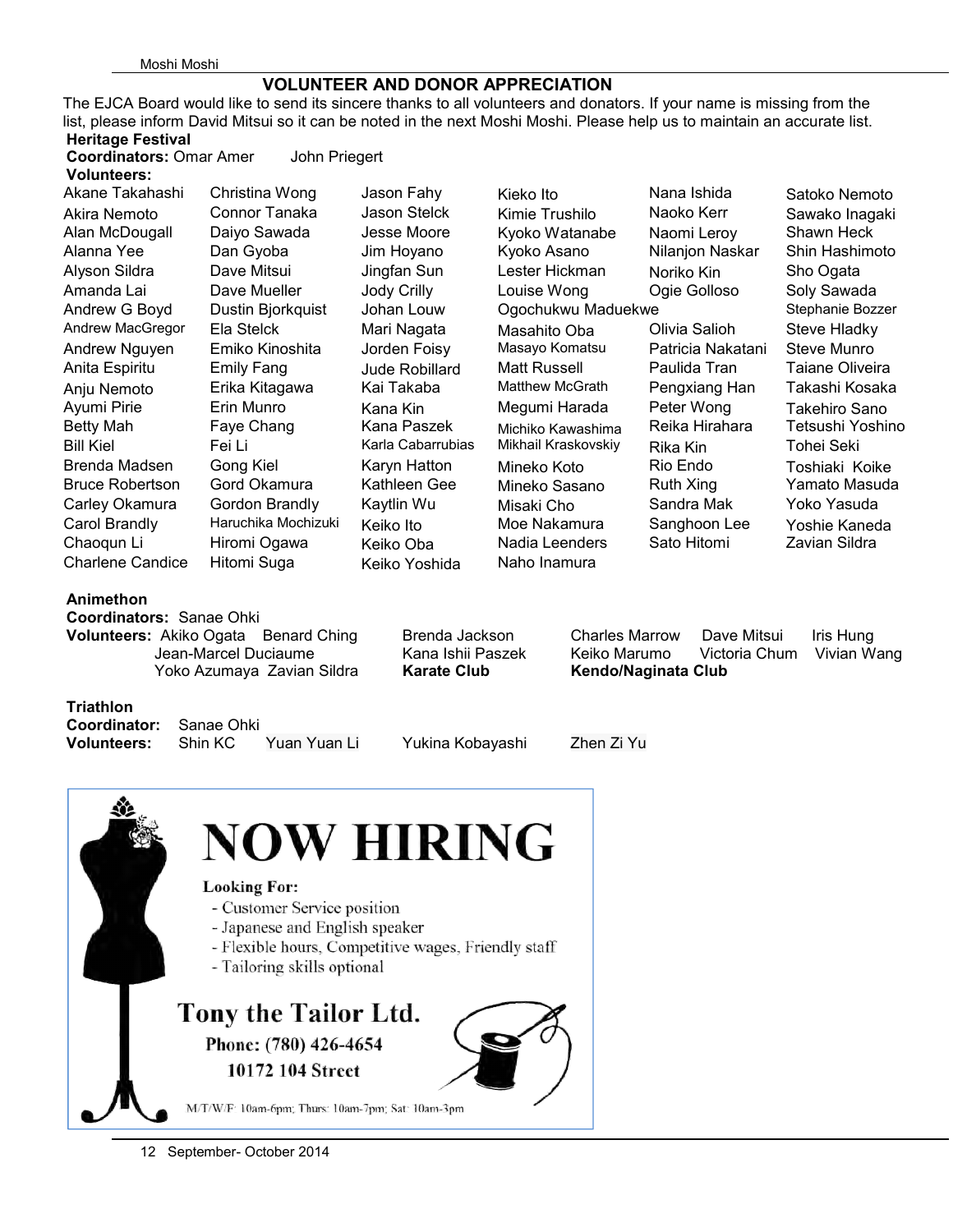

**SALMON TERIYAKI RICE BOWL \$7.95** 

E

W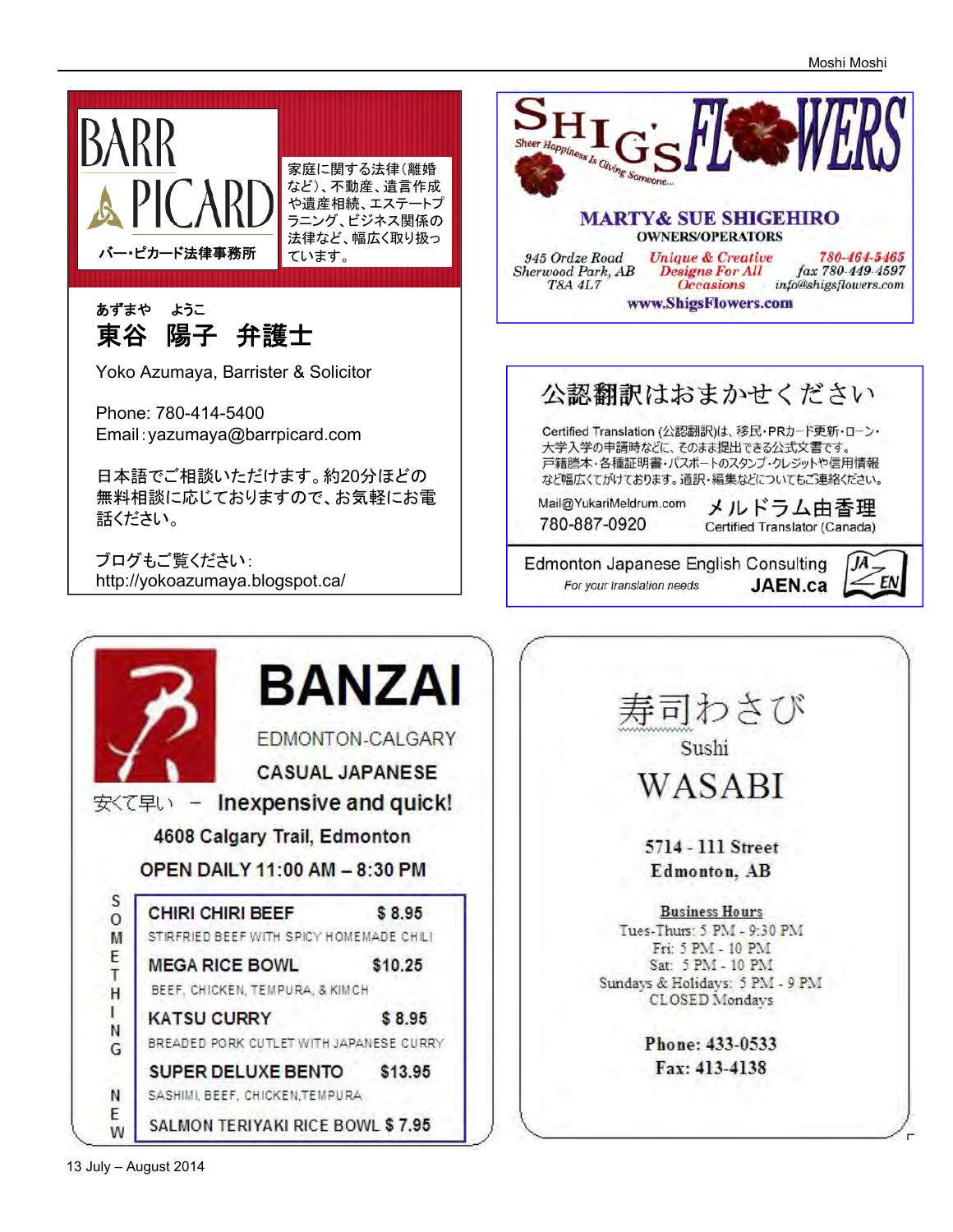



### **Directory of EJCA Affiliated Clubs and Groups Awa Odori - Japanese Folk Dance**

Contact: Cathy Tennant at 780-436-6291

### **Bonsai Club**

Meetings: 3rd Thursday of each month, 7:30-9:30 pm Contact: Les Dowdell at <hokkoku@telusplanet.net>

**Calligraphy - Keifukai of Edmonton**  Contact: Kyoko Waida at <waida@telus.net>

**Chigiri-e Art** - Torn Paper Artwork Creation Contact: Keiko Frueh at 780 436-5843

**EJCA Art Club** - Watercolour Painting Contact: Brenda Shikaze <brendashik@gmail.com>

### **Edmonton Gojukai Karate Club**

Tuesdays and Thursdays (except holidays) Children, 7-12 years of age: 6:00-7:00 PM Youths, 13-17 years of age: 7:00-8:15 PM Contact: John Priegert 780 436-1825 <priegert@telus.net>

### **Ju-Jitsu Go-Shin-Do Ryu Club**

Practice Saturdays 9:30 am to noon.

Contact: TBD

### **Karaoke Club**  Practices: 1st & 3rd Friday of each month, 7:30-10:00 pm Contact: Takashi Ohki at 780 459-3862

**Kendo & Naginata Club**  Meetings: 2nd & 4th Friday of each month at 7:00 pm Contact: info@eknc.org, website: <www.eknc.org>

**Kita No Taiko** - Japanese Drumming Practices: Mondays and Wednesdays from 7 pm





# **Will not forget** both laughter and tears

Tomoko Mitani Yukari F. Meldrum, Translator

232 pages · Translator's introduction, illustrations, notes 6" x 9" · \$24.95 paperback ISBN-13: 978-0-88864-544-9

Order & info: uap.ualberta.ca

Contact: 780 431-0300 or <info@kitanotaiko.ca> Website: <www.kitanotaiko.ca>

### **Ikebana Club**

Contact: Jean-Marcel Duciaume at 780 803-5690 <jmduciaume@gmail.com>

**Matsu no Kai** - EJCA Seniors Activities (55 years and up) Contact: Peter C. Wong at 780 487-7099 or <petercwong@shaw.ca>

**Nihongo Kaiwa Club** – Japanese Conversation Mondays 5 – 7 pm (except holidays) Contact: Carol Rushworth at < rushwrth@telus.net >

**Nihongo Kids Club** - Japanese Communication for Kids Thursdays 12:30 – 2:00 pm

Contact: Yasumi Harada at < edmontonkids@gmail.com >

### **Nobara Chorus Group**

Practices: 1st & 3rd Wednesday and 3rd Sunday 10:00 am - 12:00 noon Contact: Kyoko Waida at <waida@telus.net>

### **Table Tennis**

Practices: 1st & 3rd Sunday of each month, 1:00-3:00 pm Contact: Sanae Ohki at < sanaeohki@shaw.ca >

### **Tea Ceremony for Beginner Club**

Furo Style practice

Contact: Victoria Chum at <angesess@gmail.com>

**Wakaba Kai** - Traditional Japanese Dance Contact: Keiko Frueh at 780 436-5843

### **Women's Gojukai Karate Club**  Contact: Dana Nawata at < dnawata@shaw.ca>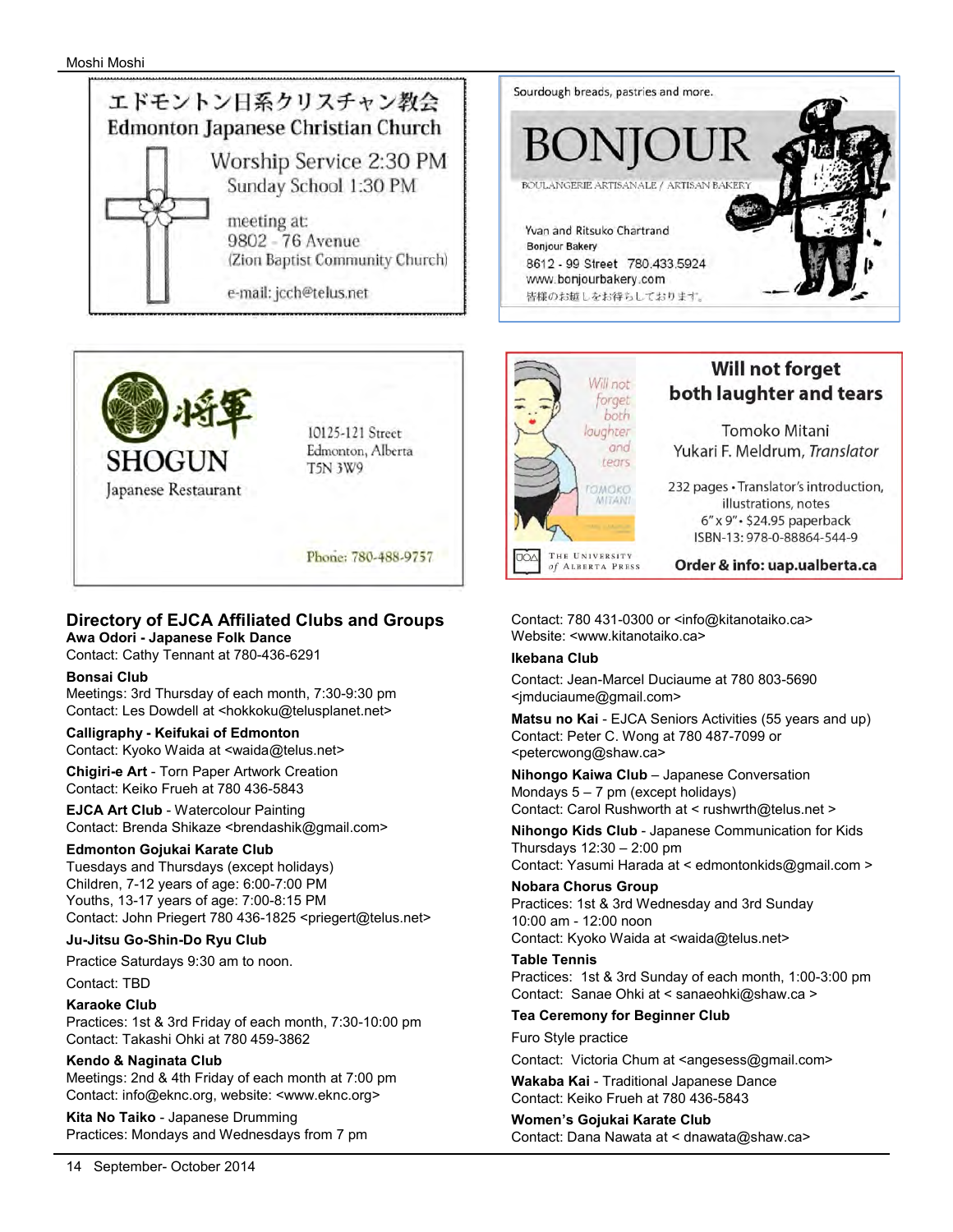# **2013 - 2014 EJCA Board of Directors & Committees**

**President**  David Mitsui <david.mitsui@ualberta.ca> <tennant@shaw.ca>

**1st Vice-President**  Yoko Azumaya <yokoazumaya@yahoo.com> Jim Hoyano

**2nd Vice-President**  Sanae Ohki <sanaeohki@shaw.ca>

**Secretary**  Louise Wong <louisewong@shaw.ca>

**Treasurer** Enko St. Laurent <enchan@shaw.ca> **EJCA Board Directors**  Cathy Tennant

David Mueller <mueller.da@hotmail.com> <jkhoyano@shaw.ca>

**Communications Director** Sanae Ohki

**Membership Director**  Yoko Azumaya

**Finance Committee**  Enko St. Laurent Cathy Tennant Grant Shikaze Jim Hoyano

**Library Committee** Carol Brandly Cathy Tennant David Sulz Liz Machida Nancy Cyr Sanae Ohki

**Past President**  Stephanie Bozzer

**Scholarship& Grant Committee** David Mitsui Daiyo Sawada

**Culture Programs Committee**  Sanae Ohki Yukiko Nagakura

**EJCA-Argyll Joint Committee**  David Mitsui Sanae Ohki

**Garden Committee** 

John Priegert Les Dowdell Cathy Tennant

**History Project Committee**  Cathy Tennant Daiyo Sawada David Sulz Jim Hoyano Sanae Ohki

**NAJC Liaison** David Mitsui

**Heritage Festival Liaison** Cathy Tennant

**Centre Manager** John Priegert < office@ejca.org >

## *Published by*

*Edmonton Japanese Community Association* 

*Editorial Address: 6750 - 88 Street Edmonton, Alberta T6E 5H6 Tel: (780) 466-8166 Fax: (780) 465-0376*  website: www.ejca.org e-mail: office@ejca.org

> *Editors: Takashi Ohki Sanae Ohki*

*"Moshi Moshi is a publication of the Edmonton Japanese Community Association. Its objective is to disseminate information of interest to the Japanese community and those interested in Japanese culture, including announcements of upcoming events.* 

## **Deadline for Submissions for the Next Issue (Vol. 41, No. 2) is November 15, 2014**

## **Submission Deadlines for other upcoming issues:**

Volume 41, No. 3 – January 15, 2015 Volume 41, No. 4 - March 15, 2015 Volume 41, No. 5 - May 15, 2015 Volume 41, No. 6 - July 15, 2015

# **EJCA Mission & Vision Statements**

## **Mission**

- To facilitate the development of an inclusive and vibrant Japanese Canadian Community within a multicultural Edmonton.
- To support the objectives of the National Association of Japanese Canadians by promoting respect and harmony among people of various cultures in the Edmonton area.

## **Vision**

 A dynamic and evolving community that sustains a sense of well-being built upon awareness of Japanese heritage in Canada